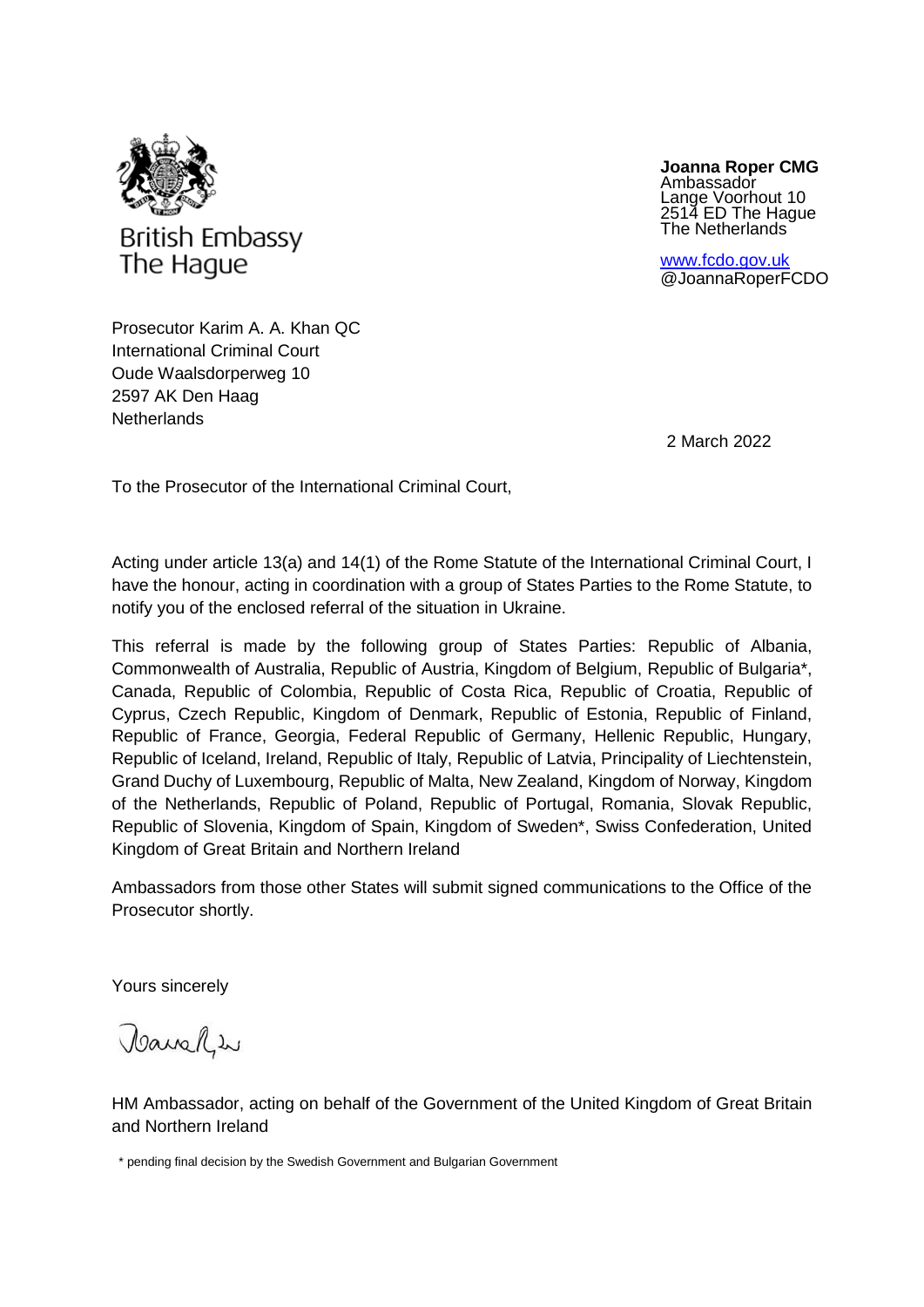## Copies to

Ambassador Ferit Hoxha, acting on behalf of the Government of the Republic of Albania,

Ambassador Matthew Neuhaus, acting on behalf of the Government of the Commonwealth of Australia,

Chargé d'affaires ad interim Mourad Mahidi, acting on behalf of the Government of the Republic of Austria,

Ambassador William Roelants de Stappers, acting on behalf of the Government of the Kingdom of Belgium,

Ambassador Konstantin Dimitrov, acting on behalf of the Government of Bulgaria\*,

Ambassador Lisa Helfand, acting on behalf of the Government of Canada,

Ambassador Fernando Antonio Grillo Rubiano, acting on behalf of the Government of the Republic of Colombia,

Ambassador Arnoldo Brenes, acting on behalf of the Government of the Republic of Costa Rica,

Ambassador Dubravka Plejić Marković, acting on behalf of the Government of the Republic of Croatia,

Ambassador Frances Galatia Lanitou Williams, acting on behalf of the Government of the Republic of Cyprus,

Ambassador Kateřina Sequensová, acting on behalf of the Government of the Czech Republic,

Ambassador Jarl Kåre Frijs-Madsen, acting on behalf of the Government of the Kingdom of Denmark,

Ambassador Lauri Kuusing, acting on behalf of the Government of the Republic of Estonia,

Ambassador Päivi Marjaana Kaukoranta, acting on behalf of the Government of the Republic of Finland,

Ambassador Luis Vassy, acting on behalf of the Government of the Republic of France,

Ambassador Kaha Imnadze, acting on behalf of the Government of Georgia,

Ambassador Cyrill Jean Nunn, acting on behalf of the Government of the Federal Republic of Germany,

Ambassador Caterina Ghini, acting on behalf of the Government of the Hellenic Republic,

Ambassador András Kocsis, acting on behalf of the Government of Hungary,